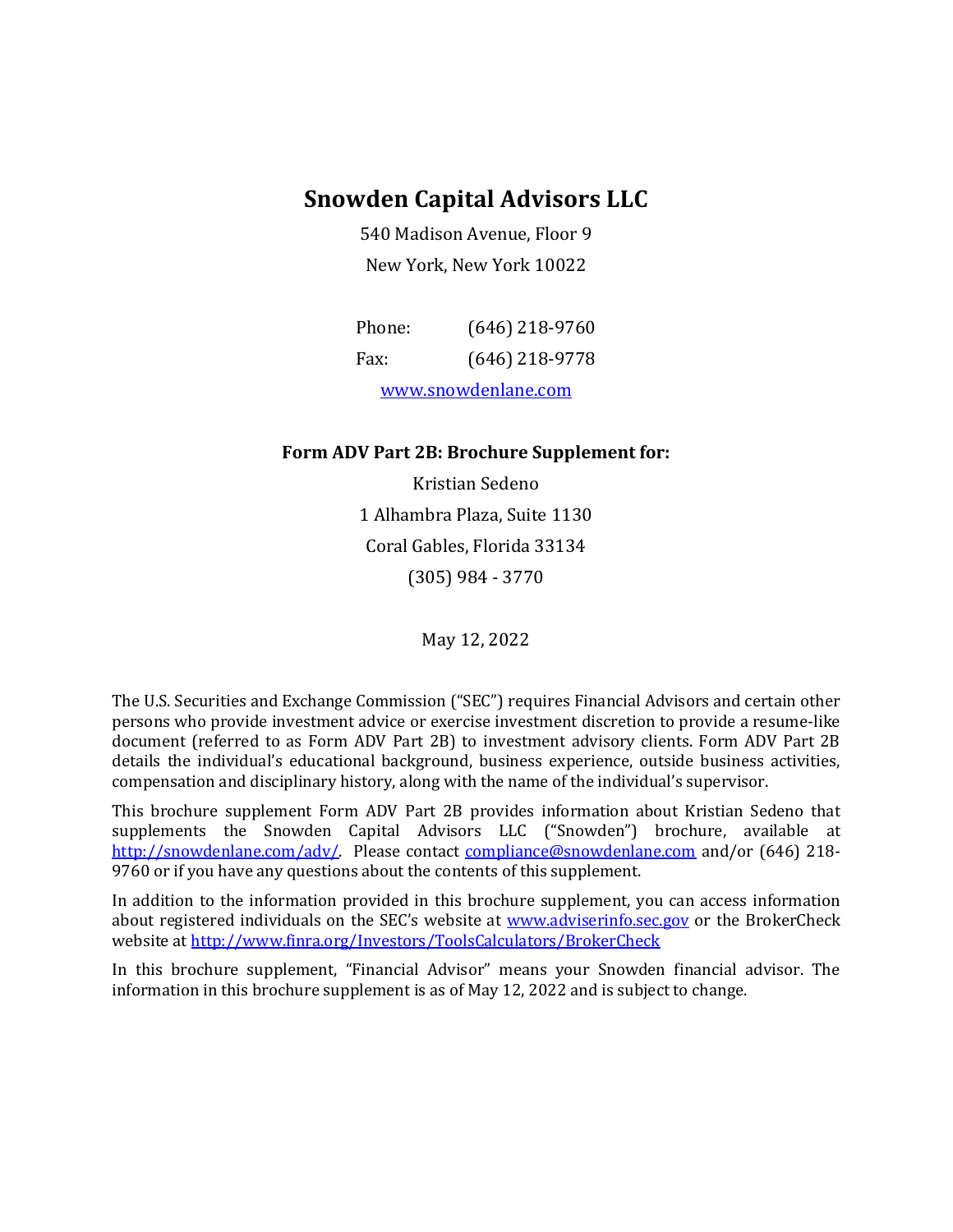# **ITEM 2 EDUCATIONAL BACKGROUND AND BUSINESS EXPERIENCE**

This section provides information about your Financial Advisor's age, educational background and employment history. The business background information reflects the last five years as reported in the Financial Industry Regulatory Authority ("FINRA") Central Registration Depository ("CRD").

Year of Birth 1985

Snowden Capital Advisors LLC, Partner and Managing Director, April 2022 – present

Fieldpoint Private Securities, Associate, November 2015 – April 2022

Vanderbilt University, Master in Accountancy, 2009

University of Florida, Bachelor of Science in Business Administration, 2007

# **ITEM 3 DISCIPLINARY INFORMATION**

This section includes details about certain legal and disciplinary events. Kristian Sedeno does not have reportable disciplinary events or other legal events that require disclosure under Form ADV Part 2B.

The SEC requires registered investment advisers to disclose certain legal and disciplinary events about your Financial Advisor and other investment adviser employees. The disciplinary reporting requirements for broker-dealers and investment advisers differ significantly, with FINRA requiring broker-dealers to report on matters that are not required to be reported by registered investment advisers. As a result, this brochure supplement excludes matters that are not required to be reported by investment advisers, such as pending complaints and arbitrations, matters that are found or settled in our favor, certain settlements of arbitrations and complaints, as well as bankruptcies, judgments, liens, bonds, and investigations.

Above are certain material legal and disciplinary events about your Financial Advisor, if any, that are disclosed on the BrokerCheck system. If your Financial Advisor does not have any material legal or disciplinary disclosures under Form ADV requirements, we will indicate as such above.

For more information on your Financial Advisor or any other registered firm employee, see the SEC's Investment Adviser Public Disclosure site, [http://www.adviserinfo.sec.gov/,](http://www.adviserinfo.sec.gov/) or FINRA's BrokerCheck, <http://www.finra.org/investors/ToolsCalculators/BrokerCheck/> and enter the applicable name into the investment adviser representative/broker search.

## **ITEM 4 OTHER BUSINESS ACTIVITIES**

This section describes investment-related or other reportable businesses or occupations in which your Financial Advisor is engaged in addition to his activities in providing investment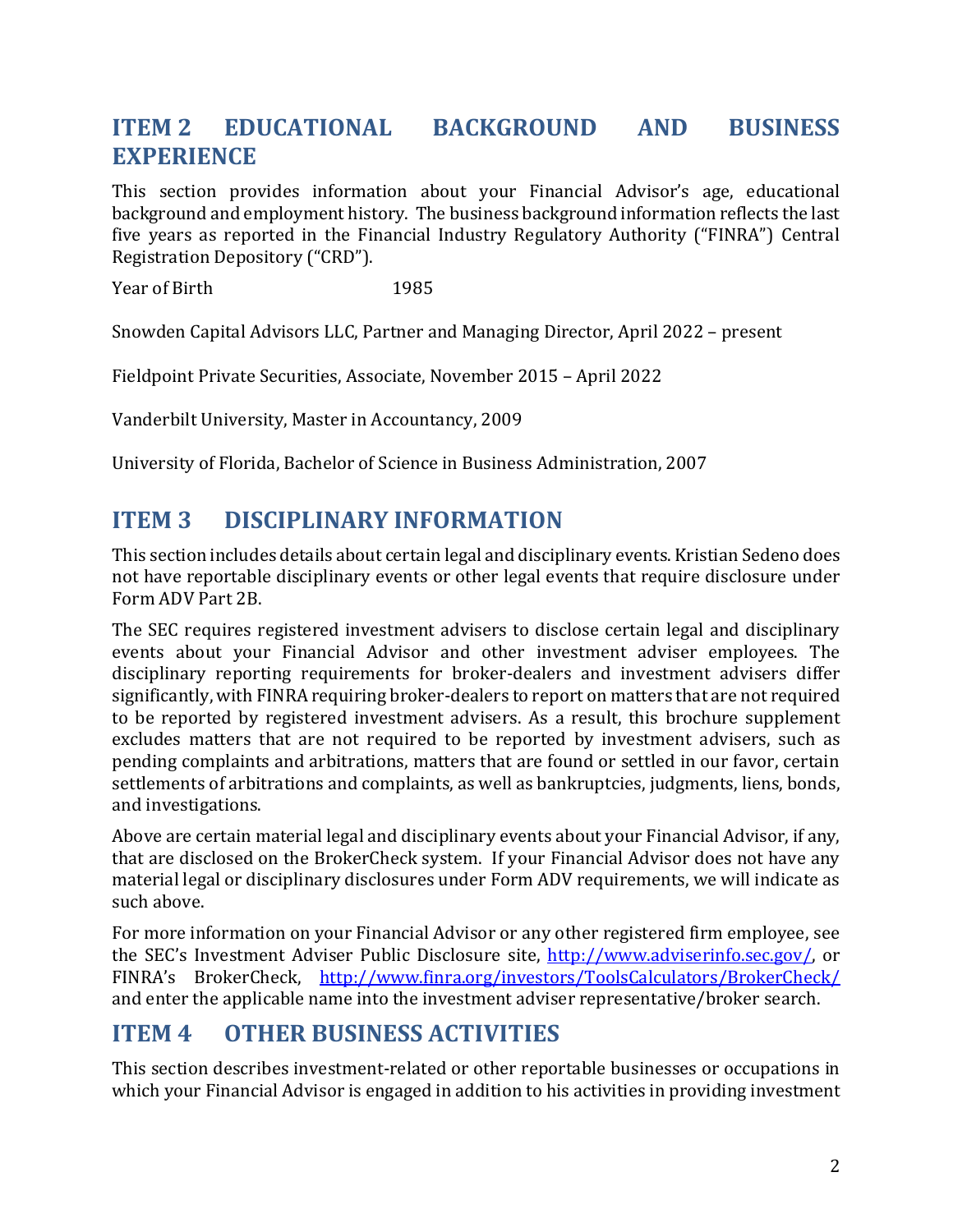advisory services, including potential conflicts of interest that arise as a result of these other activities.

### **Investment-Related Activities and Occupations**

Kristian Sedeno is a registered representative of Snowden Account Services LLC ("SAS"), which is registered as a broker-dealer with the SEC. Your Financial Advisor is registered with SAS to offer clients a broad range of products and services.

Your Financial Advisor may suggest or recommend that investment advisory clients use securities or other financial products, execution, and custody services, or products or services of an affiliate. In addition, your Financial Advisor may suggest or recommend that advisory clients purchase or sell certain insurance products through advisory and nonadvisory investment accounts. Snowden Financial Advisors are compensated based on, among other things:

- Commissions and other transaction-based compensation on the purchase or sale of certain securities;
- Investment advisory program asset-based fees and other fees associated with such programs;
- Distribution and service fees earned from the sale of mutual funds and other investment products.

Your Financial Advisor also may be compensated based on the sale of certain products and services offered through affiliates of Snowden. Consistent with firm policies, Financial Advisors may attend training events, due diligence meetings, and other events provided and paid for by the sponsors of mutual funds and other investment products that the Financial Advisor may recommend to his clients. The receipt of this cash and non-cash compensation creates an incentive for Financial Advisors to recommend investment products based on the compensation received. We address these conflicts of interest by maintaining policies and procedures on the suitability and supervision of the advisory programs and services we offer you, and by disclosing our practices to ensure you make a fully informed decision.

Your Financial Advisor may act as a trustee, fiduciary, or executor for certain family-related investment accounts and may earn commissions or other compensation on such accounts.

#### **Other Business Activity**

| <u>Name</u> | Description | Investment<br>Related | <b>Compensation</b> |
|-------------|-------------|-----------------------|---------------------|
| None.       |             |                       |                     |

## **ITEM 5 ADDITIONAL COMPENSATION**

Investment advisers, such as Snowden, are required to act in the best interest of their clients, and our Financial Advisors are required to recommend only investment advisory programs, investment products and securities that are suitable for each client based upon the client's investment objectives, risk tolerance, and financial situation and needs. Certain of our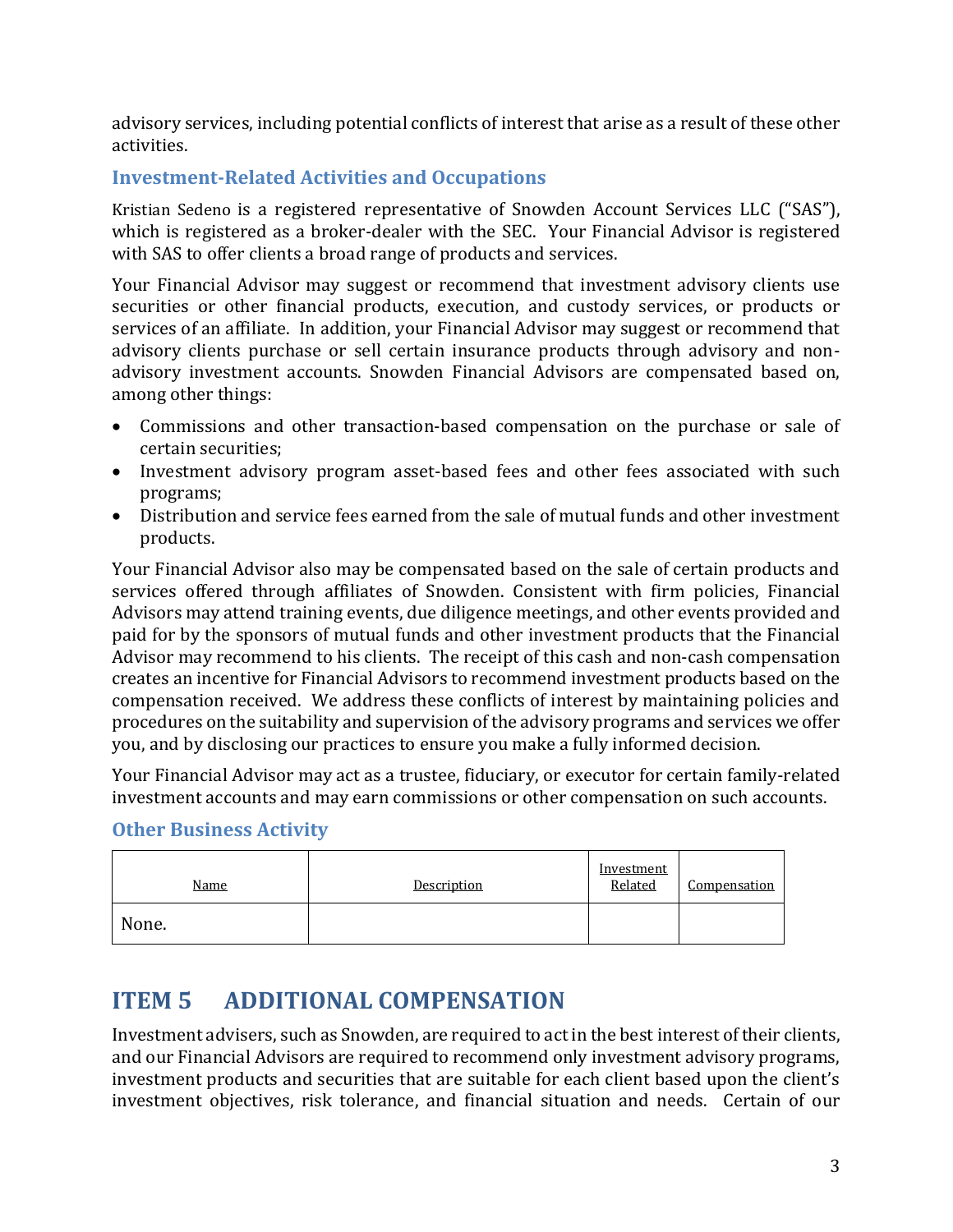compensation practices, however, may create actual or potential conflicts of interest that we would like to highlight. That said, these compensation practices are internal payments from Snowden to your Financial Advisor and do not result in additional charges to you.

Your Financial Advisor receives incentive compensation based on a percentage of the eligible revenue earned on the investment advisory and brokerage activities attributable to the accounts he services, as determined by Snowden.

The amount of compensation your Financial Advisor earns varies depending on the type of investment advisory program, service, or product offered. These differences create a conflict of interest in that there is a potential financial incentive for your Financial Advisor to recommend or select certain investment advisory programs, services or products based on the nature of the compensation your Financial Advisor receives. However, as mentioned above, our Financial Advisors are required to recommend investment advisory programs, investment products, and securities that are suitable for each client based upon the client's investment objectives, risk tolerance and financial situation and needs.

Your Financial Advisor is also eligible to receive referral fees and share in revenue generated from the services provided to his clients by Snowden affiliated companies. This revenue is taken into consideration in determining the incentive compensation described above.

Your Financial Advisor has received recruiting and retention payments that subject him to certain ongoing responsibilities. These payments, in part, take the form of an upfront loan. As each repayment obligation arises, your Financial Advisor is eligible for a continuing service bonus contingent on your Financial Advisor's continued employment and maintenance of a certain level of assets serviced by the Financial Advisor, and that continuing service bonus is used by the Financial Advisor to offset the current repayment obligation each year. The amount paid to Financial Advisors under these arrangements generally is based to a large extent on the size of the business serviced by the Financial Advisor either at Snowden or at a prior firm. In addition, your Financial Advisor is eligible for future bonus payments based on the total assets in accounts that he services at Snowden and the revenue generated from those accounts at some defined point in the future. These bonuses are in addition to the incentive compensation to which your Financial Advisor is otherwise entitled as a Snowden Financial Advisor.

Your Financial Advisor is subject to policies that prohibit the acceptance of gifts and entertainment that may influence the nature of the investment advice provided to clients. Consistent with these policies, your Financial Advisor is permitted to receive gifts of up to \$100 per year and participate in ordinary and customary business entertainment.

## **ITEM 6 SUPERVISION**

Snowden Capital Advisors LLC supervises its Financial Advisors and monitors the advice they provide to clients and any trading discretion they exercise through regular reviews of client account activity and positions for adherence to client investment guidelines and the firm's internal policies and procedures. The firm utilizes general policies applicable to all investment advisory programs and, because of the different features and services of our programs, program-specific policies, and procedures.